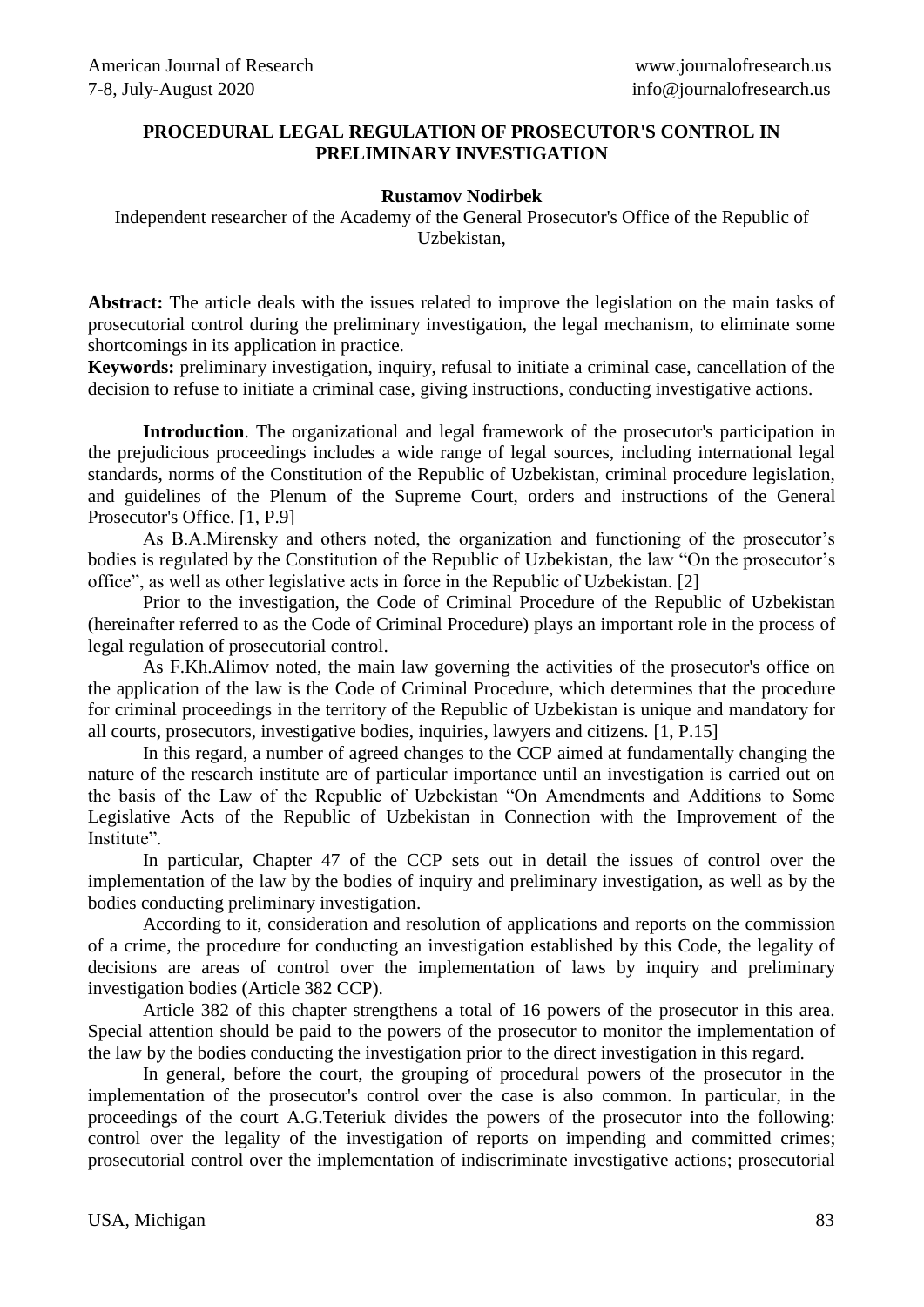control over the activities of bodies of inquiry and preliminary investigation. [3] In our opinion, this list ignores a number of issues related to the implementation of preliminary investigation activities.

Article 382 of the Code of Criminal Procedure specifies the following powers of the prosecutor at the preliminary investigation stage:

- to request documents, materials and other information on the progress of operationalsearch, inquiry, preliminary investigation of the committed crimes in order to investigate the case from the bodies carrying out preliminary investigation or operational-investigative activities;

- to check at least once a month for compliance with the requirements of the law on the reception, registration and settlement of applications and information about crimes committed or prepared;

- to cancel illegal and unsubstantiated decisions of an official of the body conducting the preliminary investigation;

- to submit a petition to the court to refuse to initiate or terminate the criminal case on the basis of the amnesty act, to exhume the corpse, to seize postal and telegraphic items, to suspend the passport (travel document);

– to provide instructions to the bodies carrying out the investigation or operational-search activity prior to the investigation on arresting persons, bringing them into force, making decisions on the search, execution of the court's decision on the application of a precautionary measure in the form of imprisonment or house arrest, as well as on the detection of crimes in the Proceedings of the prosecutor;

– to initiate criminal cases or refuse to initiate them, end cases or stop their proceedings; in cases provided for by law, the investigator or the investigator agrees to terminate the case; confirms the conclusion of the accusation, the indicative Act or decision, sends the cases to the court.

In accordance with the established procedure, the instructions of the procurator to the bodies of inquiry and preliminary investigation, as well as to the bodies carrying out preliminary investigation or operative-investigative activities related to preliminary investigation, initiation of cases and investigation shall be binding on these bodies.

At the same time, Article 28 of the Law of the Republic of Uzbekistan "On the Prosecutor's Office" of August 29 [4], 2001 defines the powers of the prosecutor to monitor the implementation of the law by law enforcement agencies, the content of which is the same as in Article 382 of the CCP.

The Law of the Republic of Uzbekistan dated December 25 [5], 2012 "On Operational Search Activities" also plays a special role in the legal regulation of prejudicious investigation. In particular, Article 21 of this Law establishes the procedure for consideration by the prosecutor of decisions on the conduct of search operations.

In this case, the consideration of correspondence, telephone conversations and other messages, postal, courier messages, telegraphic messages and other messages transmitted through communication channels, the rights to confidentiality of information, as well as materials on operational search measures restricting the right to inviolability of the home, carried out by the prosecutor at the location of the body engaged in operational-search activities. In exceptional cases, materials on the conduct of such events are allowed for consideration by the prosecutor at the place of the events.

According to the law, the prosecutor will be provided with the decision of the head of the body carrying out operational-search activities, based on the need to carry out operational-search measures specified in part one of this article. The prosecutor has the right to demand other materials that served as the basis for conducting operational-search measures.

In addition, in accordance with the procedure established by this law, the prosecutor authorizes the conduct of an appropriate operational-search measure based on the results of consideration of the submitted materials or refuses to conduct it on the grounds specified in the resolution. If the prosecutor refuses to impose a sanction on the conduct of an operational-search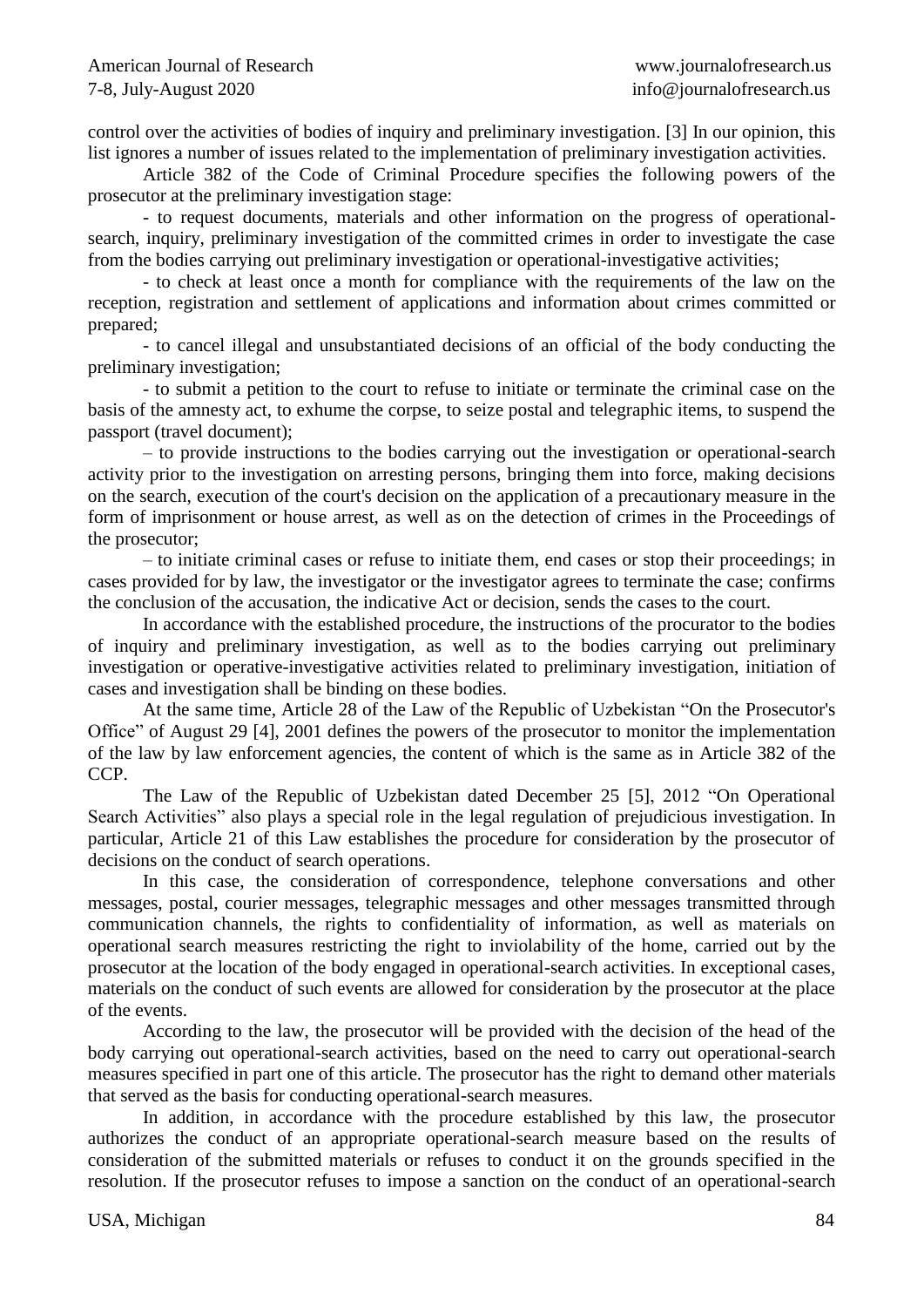operation, the body carrying out the operational-search activity shall have the right to appeal against such a decision to a higher prosecutor.

I.B.Krylova believes that the powers of the prosecutor to eliminate the state of violation of the law include the cancellation of the decision of the investigator or inquiry officer at the stage of the proceedings in the court, the indication of the person's participation in the labor activity as the accused, the correct qualification of the guilty person, and the adoption of measures to ensure the legitimate interests of the participants in the process. [6]

Taking into account the analysis of the current legislation and the views expressed in the scientific and theoretical literature, in our opinion, it is expedient to divide the procedural powers of the prosecutor in the preliminary investigation into four groups: powers to identify violations by the prosecutor; powers to prevent violations of the law by the prosecutor; powers to eliminate violations of the law by the prosecutor; powers to restore the legal order, rights and interests violated by the prosecutor.

In this case, the powers of the prosecutor to identify violations of the law may include:

- to check the fulfillment of the requirements of the law on the acceptance, registration and settlement of statements and messages about committed or prepared crimes;

- to receive and investigate complaints about the actions and decisions of the official of the investigative body before the investigation;

- to sanction the conduct of investigative actions in cases provided by law;

- to initiate a criminal case or refuse to institute criminal proceedings, terminate a criminal case or terminate proceedings on it ;;

- to conduct some investigative actions in any case in person or conduct an investigation in full;

- to require an examination before the start of the investigation or from the bodies carrying out operational-search activities in criminal cases, before the start of the investigation, operationalsearch activities, documents and materials of the inquiry and preliminary investigation, as well as other information subject to examination;

- to coordinate of the activities of the relevant bodies conducting the preliminary investigation.

Alternatively, the prosecutor's powers to prevent violations include:

- to carry out certain investigative actions and give written instructions on the search for persons hiding when committing a crime;

- to cancel illegal and unjustified decisions of the official of the body conducting the investigation before the start of the investigation;

- to conduct an investigation, initiate a criminal case and issue binding instructions related to the investigation before starting an investigation;

- to find the execution of decisions on arrest, coercion, search, search, seizure in the bodies carrying out investigative or operational-search measures prior to carrying out investigative actions;

- to give instructions on the disclosure of crimes and the adoption of necessary measures to search for persons who committed a crime;

- to expulse an investigator or interrogator who violated the law in the course of criminal proceedings, transfer of a criminal case from an investigator to an investigator, from one body of preliminary investigation and inquiry to another body of preliminary investigation and inquiry;

- to terminate criminal proceedings or terminate proceedings against them.

Orders of the Prosecutor General of the Republic of Uzbekistan also play an important role in the procedural legal regulation of the prosecutor's control in the preliminary investigation. In particular, the order of the Prosecutor General of the Republic of Uzbekistan dated February 22, 2016 No 129 "On effective protection of the rule of law and protection of individual rights and freedoms in the fight against crime, inquiry, preliminary investigation and search operations" as one of the main criteria in the consideration of criminal applications, reports and other information, as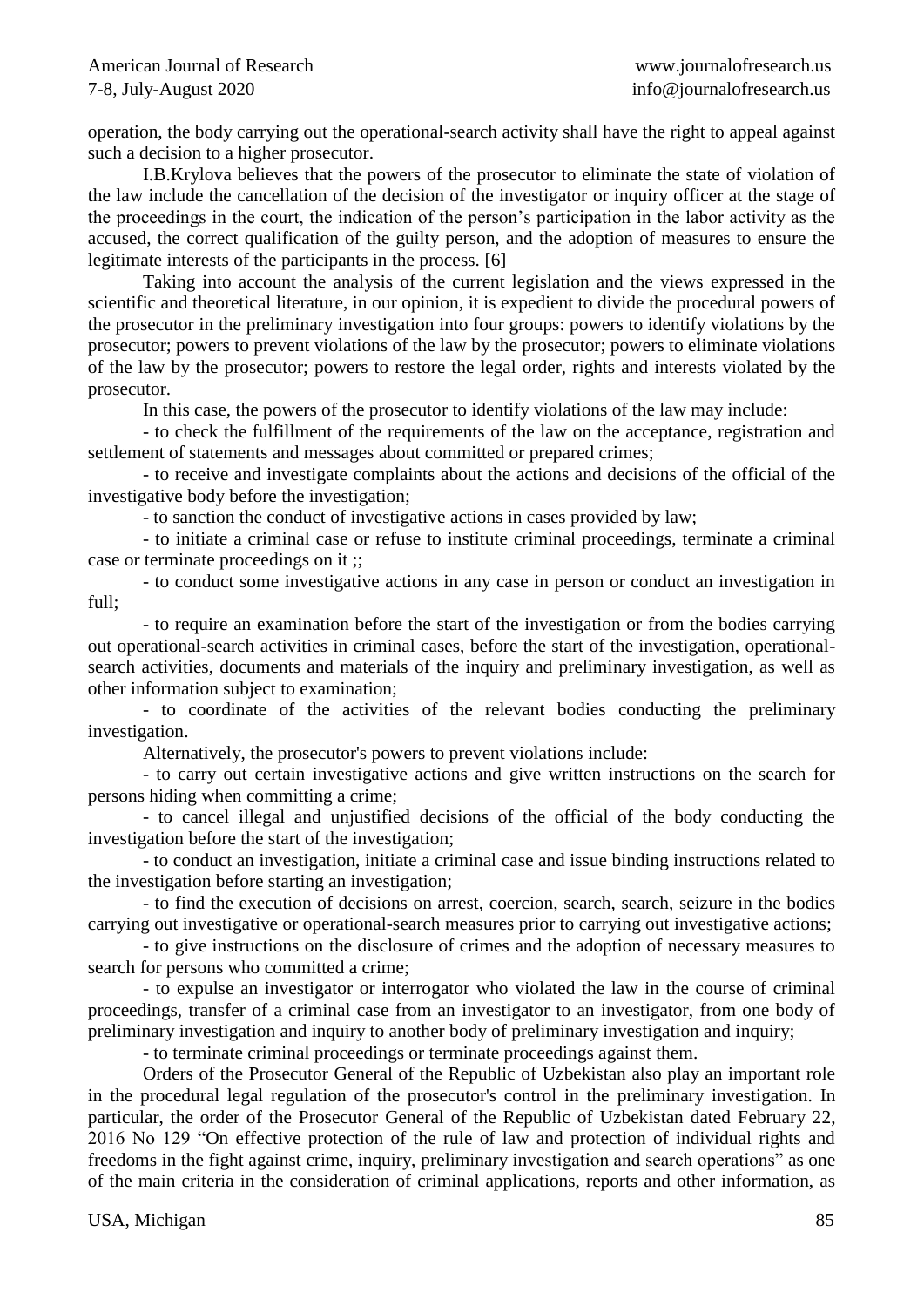well as in the conduct of the preliminary investigation, it is stated that the requirements of criminal procedure legislation are fully complied with, and violations that lead to the return of criminal cases for further investigation are not allowed.

This order sets out 9 main criteria for assessing the performance of prosecutors in the field. These include, in particular, the development and implementation of measures in cooperation with law enforcement agencies, other agencies and the public in the organization of crime prevention and control, measures taken to coordinate the activities of operational search, inquiry and preliminary investigation bodies, their structure and effectiveness, completeness of control measures in operational-search, inquiry and preliminary investigation activities, timely application of prosecutorial control documents to eliminate violations, their validity and effectiveness.

The main criteria for assessing the prosecutor's activity were the full observance of the requirements of criminal procedure legislation in the consideration of criminal applications, reports and other information, as well as the conduct of preliminary investigations, and the absence of violations that would lead to the reopening of criminal cases.

According to this order, the status of registration, consideration and resolution of criminal statements, messages and other information is summarized every six months, unjustified execution of the investigation deadlines before the start of the investigation is not allowed, appropriate measures are taken in respect of employees who unreasonably violated or allowed censorship without introducing censorship within the established time period of in accordance with the established procedure, compliance with strict legal requirements is monitored. Moreover, the results of registration, consideration and resolution of criminal cases are included in the discussion of the Coordinating Council of Law Enforcement Agencies by regional, district (city) prosecutors and prosecutors equated to them every six months, and measures are also determined to prevent systematic violations.

In addition to the above-mentioned order, the preliminary investigation materials of the regional prosecutor's office or the transfer of the criminal case to another regional prosecutor's office according to the territorial investigation shall be carried out by the General Prosecutor's Office, the district (city) prosecutor's office or transfer the criminal case to another territory or the regional prosecutor's office, as well as the investigation material or the transfer of the criminal case to the lower prosecutor's office prior to the investigation of the regional prosecutor's office with the written permission of the regional prosecutors. [7]

Preliminary investigation activities are directly related to the initiation of criminal proceedings. In particular, Article  $320<sup>2</sup>$  of the CCP provides for prejudicious investigation in accordance with the rules set out in Chapter 41 of the CCP ("Initiation of a criminal case").

In this regard, it is initially necessary to touch upon the procedural characteristics of the stage of initiating a criminal case. It should be noted that the initiation of a criminal case is one of the main stages of the criminal process affecting human rights. According to article 15 of the CCP, the inevitability of initiating a criminal case is one of the imprints of the Criminal Procedure Law, according to which the prosecutor, investigator and interrogating officer are obliged in each specific case to initiate a criminal case within their competence, to establish in the criminal case the perpetrators of the crime, and take all necessary measures.

The stage of initiating a criminal case is an integral part of criminal proceedings, which is regulated by criminal procedure legislation (Chapter 41 of the CCP). As D.M.Mirazov noted, "the initiation of a criminal case is an independent stage of the criminal process, from which the criminal case begins. This stage serves to perform the general functions of criminal proceedings specified in Article 2 of the CCP. But it also has an independent task - to resolve the issue of instituting criminal proceedings. Initiation of a criminal case is a necessary precondition for prosecuting, punishing and punishing the perpetrator. It serves as a legal basis for the implementation of procedural coercive measures and investigative actions provided by law." [8]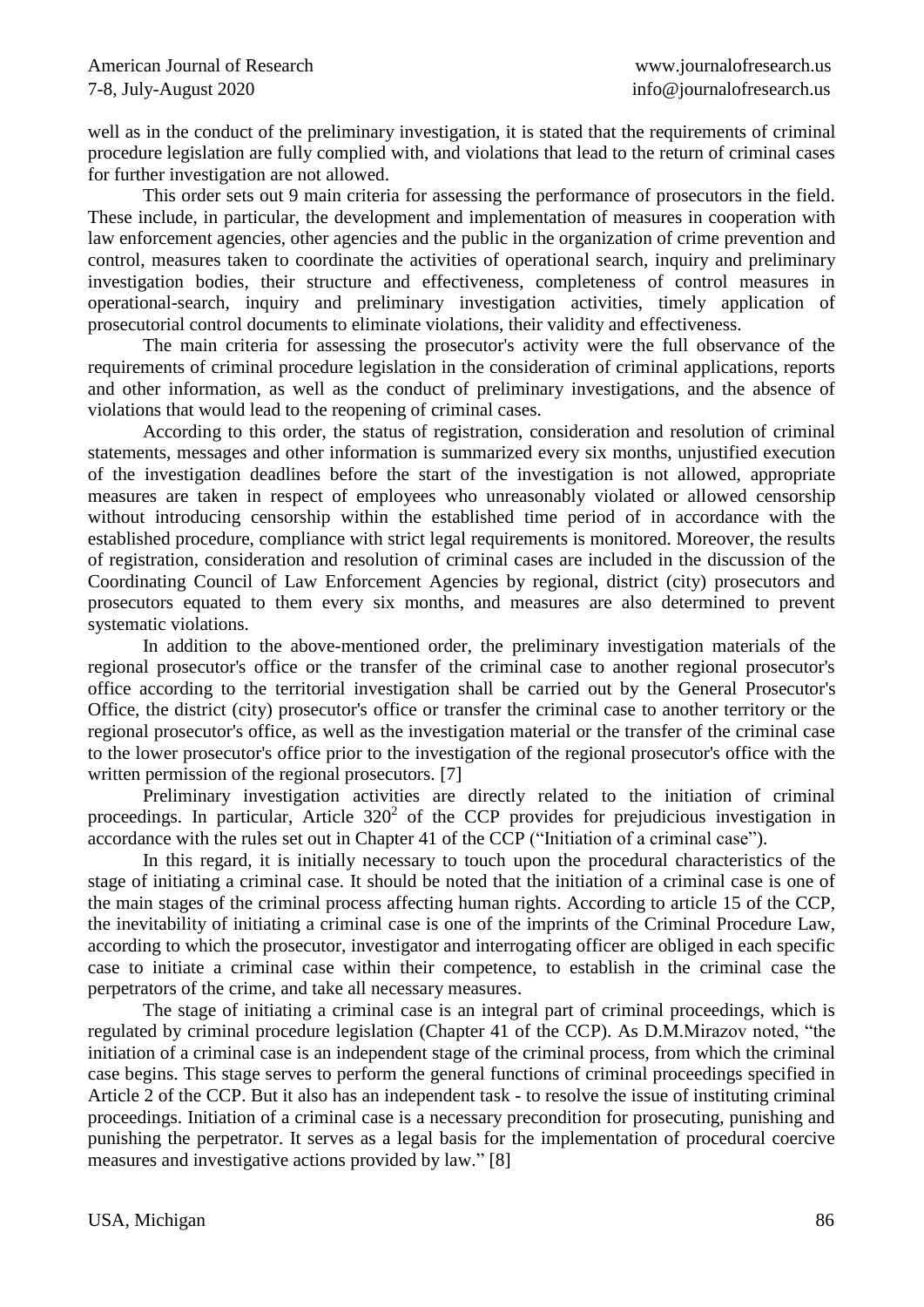The stage of initiating a criminal case is an independent stage of the criminal process that initiates criminal proceedings, the essence of which is that the investigator, prosecutor in his action decides to initiate a criminal case or, on the contrary, makes it clear that there are no such signs or that there are circumstances, excluding criminal proceedings. [9]

Despite the short-term nature of Y.N.Belozerov, the stage of initiating a criminal case is an important component of the criminal procedural activities of the bodies of inquiry, investigators, prosecutors and courts. The adoption of legal and substantive decisions at the stage of initiation of a criminal case creates conditions for the effective performance of the functions of the Criminal Procedure Law, contributes to the disclosure of crimes, the identification of the persons who committed them, ensuring the rights and legitimate interests of citizens. [10] Thus, the stage of instituting criminal proceedings is an important legal guarantee against unjustified involvement of a person in criminal proceedings. [11]

At the stage of instituting criminal proceedings, the prosecutor's control, as noted by Sh.M.Abdul-Kadyrov, is multifaceted and includes criminal prosecution and control over the implementation of laws by the relevant authorities. [12]

A study of the receipt, consideration and resolution of criminal complaints and reports the Violation of the rule of law in a criminal case is also pending criminal messages (concealment of crime; falsification of reported crimes; the refusal to accept applications under various pretexts), in the prejudicious investigation of criminal reports and appropriate procedural decisions (the refusal to initiate criminal proceedings with obvious signs of a crime; falsification of materials and decisions of prejudicious investigation; qualification of a criminal offense as an administrative offense; prejudicious investigation expiration of the term, untimely adoption of a procedural decision; conducting unauthorized investigations and other actions with the CCP at the stage of preliminary investigation; unjustified initiation of criminal proceedings). [13]

An official of the preliminary investigation body, after examining the report and other information identified or received as a result of the preliminary investigation, makes one of the decisions to initiate a criminal case, refuse to initiate a criminal case, send an application or message depending on the investigation (Article 330 CCP).

In this regard, it should be noted that in the criminal process, the timely reception, consideration and resolution of criminal messages and other information is of great importance. After all, the fact that most reports of a committed or impending crime are not accepted into production negatively affects the correct determination of the strategy and tactics of combating it by state bodies, as a result of which the actual situation of the crime in a certain territory and throughout the republic develops. [14, P.42]

In this regard, in the words of M.V.Kolesov, the fact that the fact of criminal aggression is not statistically accounted for, and thus has a direct impact on the performance of operational and investigative activities, also leads to failure to investigate cases of criminal aggression, thereby avoiding liability. [15]

The need to prevent violations of the law in the consideration of reports of committed or planned crimes requires the introduction of an effective system of law enforcement at the stage of initiating criminal proceedings. In turn, a necessary component of this system is the prosecutor's control in this area.

We may also observe that there are some problems in the practice of investigation in dealing with criminal reports and other information.

In particular, according to the third part of Article 329 of the CCP, only the prosecutor has the right to extend the period of preliminary investigation of criminal applications and reports to one month by a reasoned decision of the inquiry officer or investigator. In this regard, in order to save the time of the prosecutor, as well as to increase the independence and responsibility of the head of the investigation department, it is expedient to expand the powers of the head of the investigation department: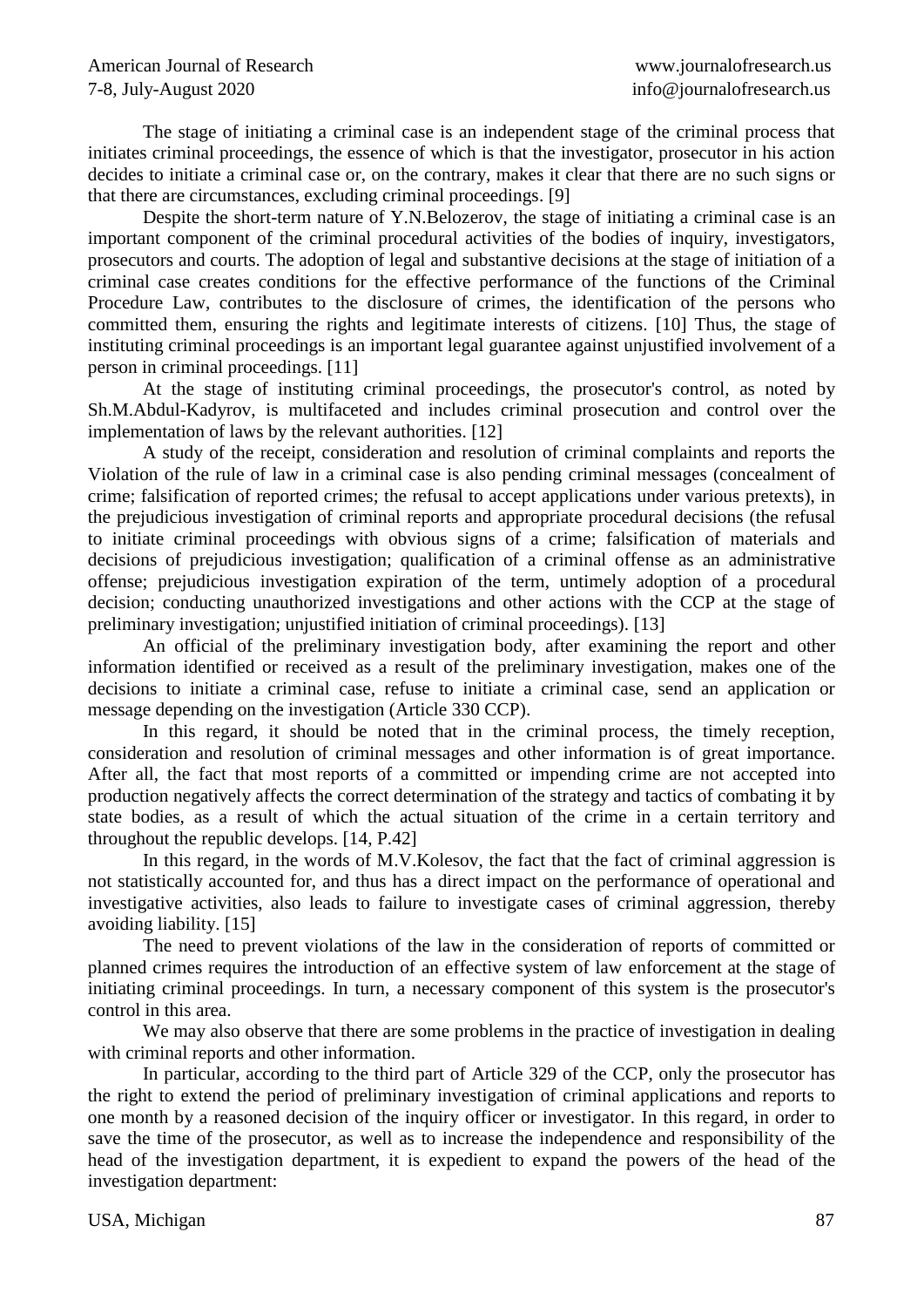To this end, the second part of Article 37 of the Criminal Procedure Code, after the words "... the chief and his deputy," reads: transfer of preliminary investigation materials from one inquiry officer to another; according to the nature of the preliminary investigation, as well as to give instructions on measures to prevent and eliminate crimes ".

As noted above, prosecutorial oversight, which does not depend on the interests of the various agencies, plays an important role in the system of ensuring the legality and validity of criminal proceedings.

According to Article 27 of the Law of the Republic of Uzbekistan "On the Prosecutor's Office" of 29 August 2001, the subject of prosecutorial control at the stage of instituting criminal proceedings is, on the one hand, the procedural procedure established by law for reviewing and resolving criminal complaints and reports; is the legitimacy.

The prosecutor has been given a number of procedural rights to effectively carry out the responsibilities assigned to him. In particular, according to Article 382 of the Code of Criminal Procedure, the prosecutor has the authority to verify compliance with the law in the receipt, registration and resolution of criminal reports.

In particular, the prosecutor requests documents, materials and other information about the crimes committed to investigate the case from the investigating authorities before starting the investigation as part of monitoring compliance with the criminal cases resolution procedure, checks at least once a month the degree of compliance with the requirements of the law on admission, registration and settlement criminal cases (Article 382 of the CCP).

In accordance with the procedure provided for in the criminal procedure legislation, the instructions of the prosecutor to the bodies of inquiry and preliminary investigation related to the preliminary investigation, initiation of cases and investigation shall be binding on these bodies. The prosecutor shall make a mandatory presentation on the identified violations. In this regard, the problem of registration and concealment of a crime cannot be solved only by improving the methodology of prosecutorial control. To do this, it is necessary to take measures of an organizational nature at the state level. [16]

Another important area of prosecutorial oversight is overseeing the legality and validity of decision-making on criminal reports, the initiation of criminal proceedings, or the refusal to initiate criminal proceedings.

When supervising the initiation of a criminal case, the prosecutor shall carefully study the materials of the investigation of criminal reports; not to delay the initiation of criminal proceedings when the symptoms of the crime are obvious; the investigator shall verify the decision and materials of the inquiry on the initiation of criminal proceedings, and in the case of separate investigative actions - immediately upon receipt of their protocols and decisions, their validity and sufficiency for a procedural decision; determine whether it was conducted in a timely and lawful manner. [17]

The prosecutor monitors not only the legality of the initiation of criminal proceedings, but also the legal refusal to initiate criminal proceedings. There is a practice in the police that a copy of the decision to refuse to institute criminal proceedings is sent to the prosecutor for notification. This, in turn, is an important means of preventing the concealment of crimes by the decision to refuse to prosecute. [14, P.44]

To sum up, the procedural regulation of prosecutorial oversight in preliminary investigations is important, firstly, as it creates a legal basis for carrying out these activities, and secondly, because it sets clear boundaries for prosecutorial oversight in this regard.

**In addition**, the following can be summarized as follows:

1. Before the investigation began, the investigation was based on the fact that it covers the following stages: 1) adoption of the basis for initiating criminal proceedings; 2) implementation of investigative and other procedural actions aimed at investigating the notification of the crime received by the law enforcement agency; 3) making a final decision on the results of the investigation.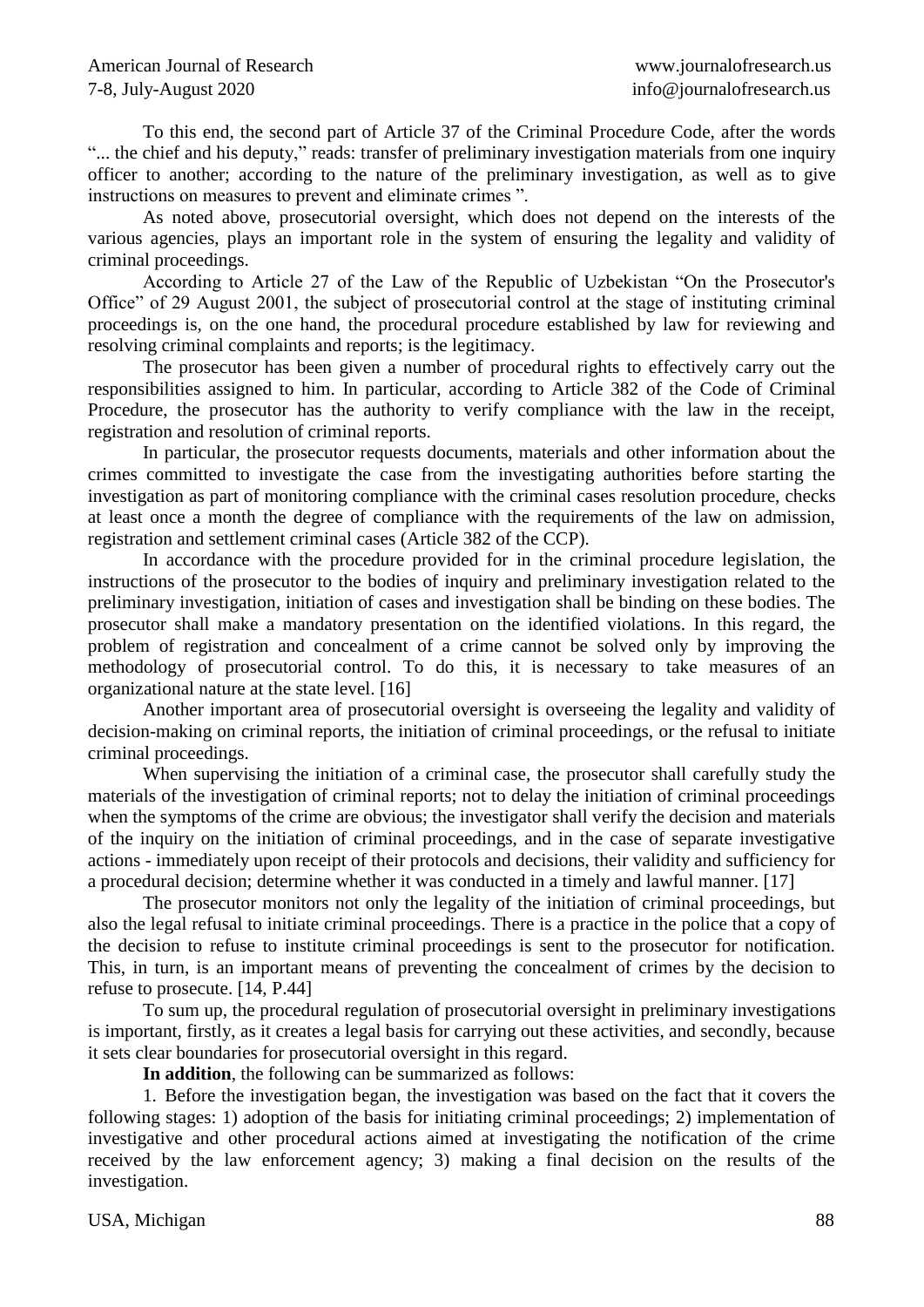2. The procedural actions carried out at the preliminary investigation stage are grouped according to their content as follows: 1) procedural actions related to the investigation of a crime report; 2) procedural actions related to the collection of evidence; 3) procedural actions related to the initiation of a criminal case; 4) procedural actions related to the prevention and termination of the crime and the collection of evidence.

3. The four specific features of preliminary investigation activities were identified: a clear scope of procedural actions that could be taken during the preliminary investigation was identified; the duration of the preliminary investigation; the scope of the subjects conducting the preliminary investigation; the specificity of the tasks assigned to the subjects conducting the preliminary investigation.

4. The purpose of the prosecutor's control during the preliminary investigation was to determine: first, to ensure the supremacy of the Constitution and laws in the preliminary investigation, to protect the rights and legitimate interests of participants in criminal proceedings; secondly, to protect human rights and freedoms, the legitimate interests of the organization, society and the state from criminal encroachments in the preliminary investigation process, as well as to ensure law and order in the country, fight and prevent crime.

5. During the preliminary investigation, the tasks of the prosecutor's control were as follows: to promptly and completely identify each committed crime and to ensure the immediate initiation of criminal proceedings; to take all necessary measures established by the legislation to identify the committed crime, to promptly and fully investigate it, to identify and expose all persons guilty of the crime; ensuring that the law is correctly interpreted and applied so that every person who commits a crime is sentenced to a fair sentence by a court and no guilty person is prosecuted or convicted.

6. In the preliminary investigation, the object of the prosecutor's control shall be the criminal-procedural activity of the official of the preliminary investigation body and the criminalprocedural decisions made by him.

7. The subject of the prosecutor's control during the preliminary investigation is the state of observance of the rights and freedoms of the person by the official of the preliminary investigation body during the preliminary investigation; that an official of the prejudicious investigation body has complied with the procedure established by the criminal procedure legislation during the preliminary investigation; the legality of the decisions and actions taken by the official of the investigative body prior to the investigation in the course of the prejudicious proceedings.

8. While exercising prosecutorial control during the preliminary investigation, it is advisable to divide the procedural powers of the prosecutor into four groups: the powers of the prosecutor to identify violations of the law; powers to prevent violations of the law by the prosecutor; powers to eliminate violations of the law by the prosecutor; The powers to restore law and order, rights and interests have been violated by the prosecutor.

## **Referenses**

**1.** Alimov F.Kh. Procedural position of the prosecutor in pre-trial proceedings: theory and practice: Diss... Cand. jurid. sciences. - Tashkent: Academy of the Ministry of Internal Affairs, 2009. - P. 9.

**2.** Mirensky B.A. Law enforcement agencies of the Republic of Uzbekistan. Textbook. - Tashkent: Adolat, 1998. - p. 105; Elchiboev N. Some issues of introduction of dispositive rules of legislation in criminal proceedings // Philosophy and law. - Tashkent, 2005. - №4. - P.37-41.

**3.** Teteruk A.G. Prosecutor's supervision over the production of inquiry: criminal procedure and organizational aspect: Author's abstract. diss. ... Cand. jurid. sciences. - N. Novgorod, 2011 .- p. 13. **4.** Law of the Republic of Uzbekistan "On Prosecutor's Office" № 257-II of August 29, 2001 //

Bulletin of the Supreme Assembly of the Republic of Uzbekistan, 2001, № 9-10, Article 168.